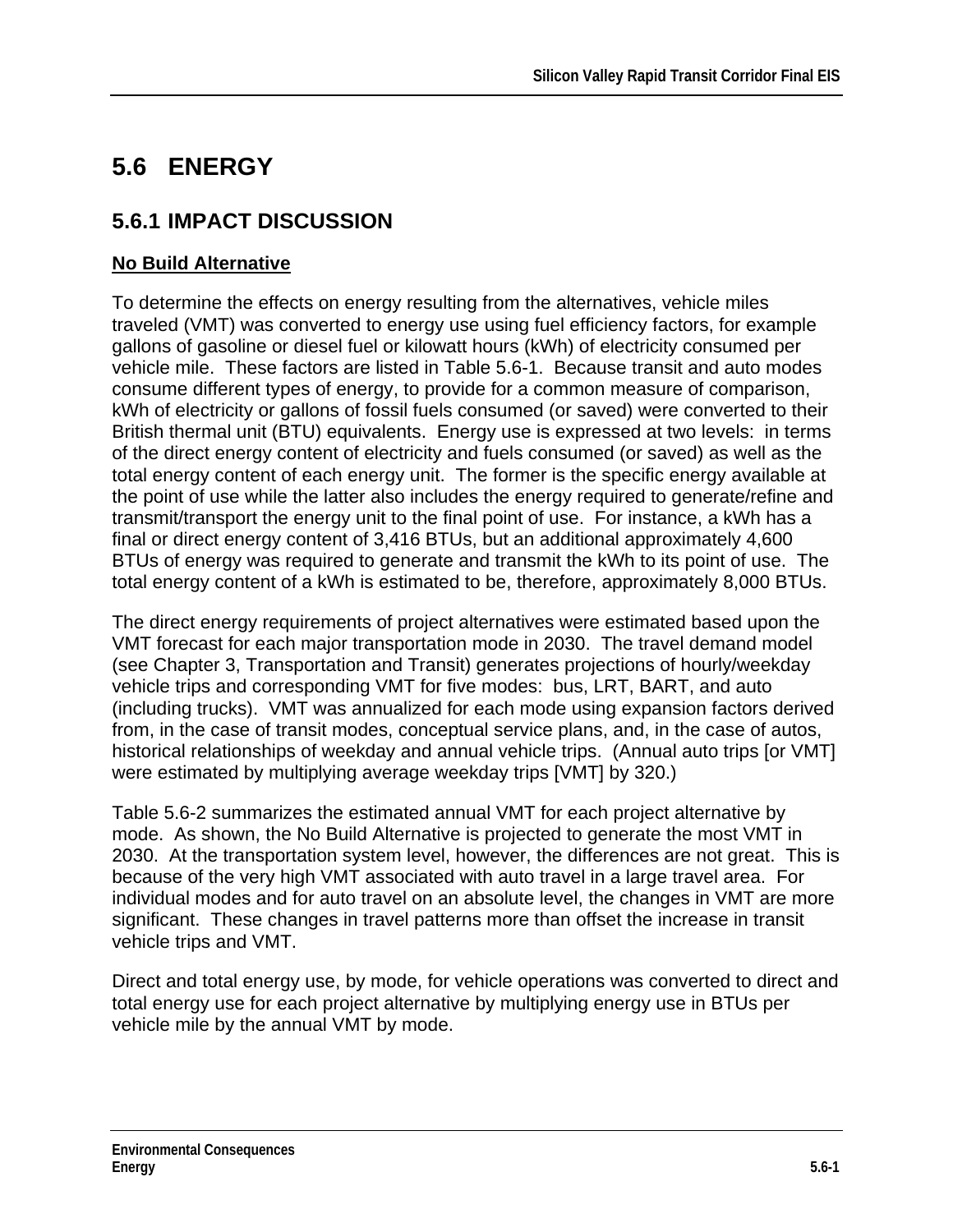| Mode        | <b>Energy</b><br>Unit <sup>a</sup> | <b>Direct</b><br><b>Energy</b><br><b>BTUs</b><br>per<br><b>Energy</b><br>Unit <sup>b</sup> | Total<br>Energy<br><b>BTUs</b><br>per<br><b>Energy</b><br>Unit <sup>c</sup> | Ratio<br>Total<br>to<br><b>Direct</b> | Modal<br><b>Energy Use</b><br>per Vehicle<br>Miles <sup>d</sup> | <b>Direct</b><br><b>BTUs</b> | Total<br><b>BTUs</b> |
|-------------|------------------------------------|--------------------------------------------------------------------------------------------|-----------------------------------------------------------------------------|---------------------------------------|-----------------------------------------------------------------|------------------------------|----------------------|
| <b>Bus</b>  | Gal. diesel<br>equiv.              | 125,000                                                                                    | 143,750                                                                     | 1.15                                  | $0.17$ gal                                                      | 20.875                       | 24,006               |
| <b>LRT</b>  | Kilowatt-hour<br>(kWh)             | 3,416                                                                                      | 8,000                                                                       | 2.34                                  | 8.50 kWh                                                        | 29,036                       | 68,000               |
| <b>BART</b> | Kilowatt-hour<br>(kWh)             | 3.416                                                                                      | 8,000                                                                       | 2.34                                  | 4.00 kWh                                                        | 13,664                       | 32,000               |
| Auto/Truck  | Gal. gasoline<br>equiv.            | 110,400                                                                                    | 132,480                                                                     | 1.20                                  | $0.04$ gal                                                      | 3,864                        | 4,637                |

| Table 5.6-1: Direct and Total Energy Use by Transit and Auto Modes (2030) |  |
|---------------------------------------------------------------------------|--|
|                                                                           |  |

<sup>a</sup> Primary form of energy used. For bus and auto, various energy sources may be in use in 2030. These could include electric, hybrid gas-electric, fuel cell, and gasoline. These have been expressed in one energy type and in the energy content equivalent for that type.

<sup>b</sup> The net energy content of energy unit at its point of use.

 $\textdegree$  The total energy content of energy unit, including energy used to refine/generate and transport to point of use.

<sup>d</sup> Assumes bus fuel economy of 6 mpg, commuter rail of 1.6 vehicle mpg, and combined auto/truck economy of 28.5 mpg.

Sources: Parsons Corp., 2003; Energy and Transportation Systems, Caltrans, 1983; PG&E.

|                           |  | Table 5.6-2: Annual VMT for Vehicle Operations By Mode and By Alternative (2030) |
|---------------------------|--|----------------------------------------------------------------------------------|
| (all figures in millions) |  |                                                                                  |

| <b>Mode</b>              | <b>No Build</b><br><b>Alternative</b><br><b>Annual Vehicle</b><br><b>Miles</b> | <b>BEP Alternative</b><br><b>Annual Vehicle</b><br><b>Miles</b> | <b>SVRTP Alternative</b><br><b>Annual Vehicle</b><br><b>Miles</b> |
|--------------------------|--------------------------------------------------------------------------------|-----------------------------------------------------------------|-------------------------------------------------------------------|
| <b>Bus</b>               | 21.1                                                                           | 24.4                                                            | 23.3                                                              |
| <b>LRT</b>               | 5.8                                                                            | 5.8                                                             | 5.8                                                               |
| <b>BART</b>              | 101.6                                                                          | 109.1                                                           | 114.0                                                             |
| Subtotal                 | 128.5                                                                          | 139.3                                                           | 143.1                                                             |
| Auto/Truck               | 66,431                                                                         | 66,337                                                          | 66,270                                                            |
| <b>Total</b>             | 66,559.5                                                                       | 66,476.3                                                        | 66,413.1                                                          |
| Difference from No Build | 0.0                                                                            | $-83.2$                                                         | $-146.4$                                                          |
| <b>Percent Change</b>    | $0.00\%$                                                                       | $-0.125%$                                                       | $-0.220%$                                                         |

Source: VTA, 2008.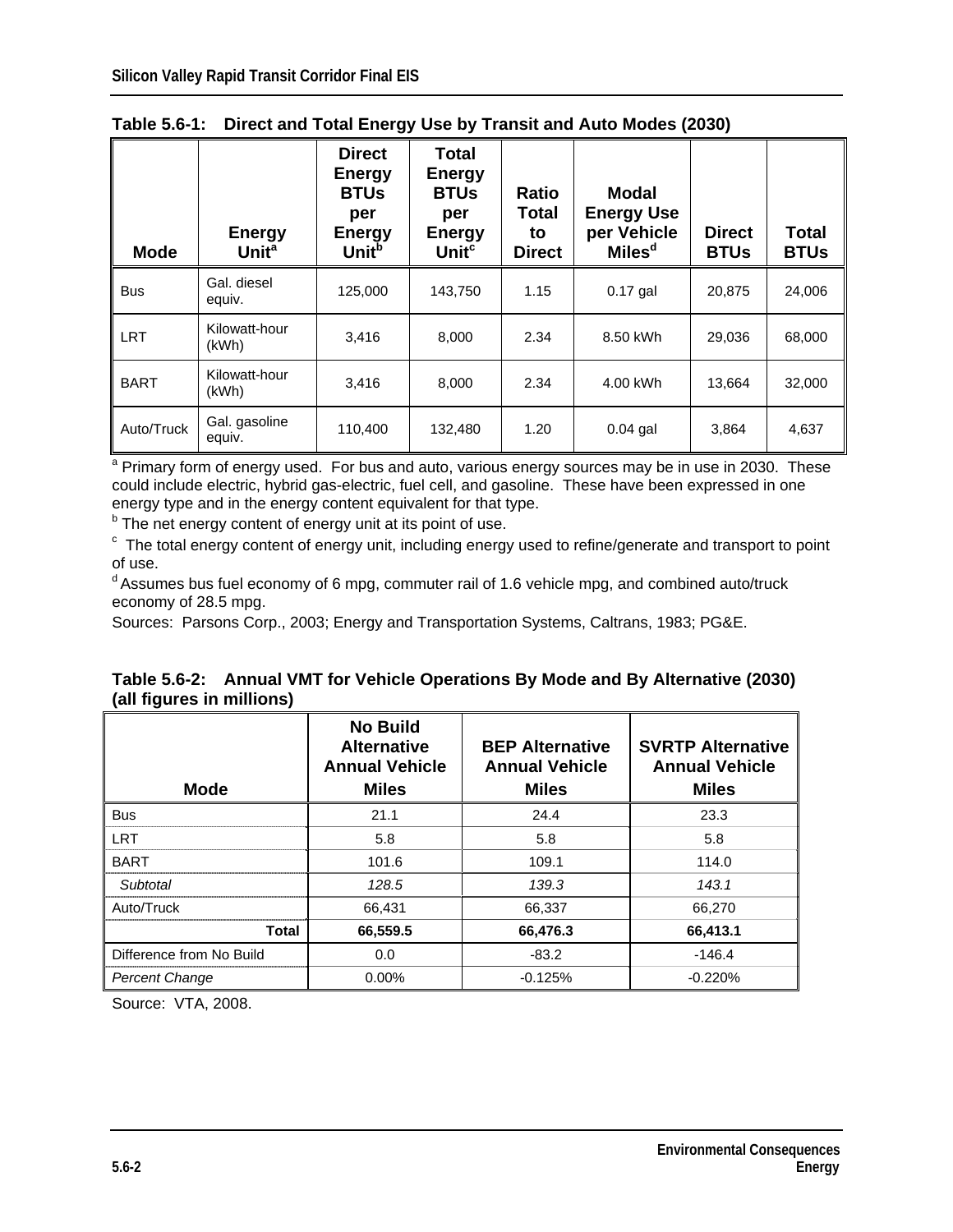Annual direct and total energy for vehicle operations is shown in Table 5.6-3. Direct vehicle BTUs are consistent with the FTA New Starts energy calculations. Since VMT is the largest for the No Build Alternative, this alternative also has the greatest energy use of the alternatives.

Transportation modes in 2030 under the No Build Alternative would not change substantially compared to existing conditions. However, projects planned under the No Build Alternative would undergo separate environmental review to define effects on energy and to determine appropriate mitigation measures.

#### **BEP and SVRTP Alternatives**

The BART vehicles, stations, yard and shops, and related facilities built as part of the Build Alternatives would use electric power as the main form of energy. These facilities would receive power (similar to stations) through BART's traction power substations and local transmission network or directly from the existing local power transmission system.

The BEP Alternative is estimated to require approximately 240 billion fewer BTUs per year in direct energy and approximately 180 billion fewer BTUs in total energy to operate than the No Build Alternative.

The SVRTP Alternative is estimated to require approximately 500 billion fewer BTUs per year in direct energy and approximately 400 billion fewer BTUs in total energy to operate than the No Build Alternative.

In addition to energy for vehicle operations, energy for facility operations was estimated for each project alternative. This "other" energy requirement was calculated on a percentage basis. For example, about 20 to 25 percent of BART's existing power requirements are for station and other facilities operations (the other 75 percent being for vehicle propulsion). It was assumed this relationship would apply to both the BEP and SVRTP alternatives as well. The facilities and other energy requirements for other transit modes were estimated to be 10 percent of the total power requirements for a mode. No facilities or other energy requirements were estimated for auto. This was because the change in auto VMT for the BEP and SVRTP alternatives was marginal relative to total transportation system auto VMT. The relatively small change was determined not to have a measurable effect on the annual energy required to operate and maintain the road and highway system. Like the analysis of effects from propulsion energy, the energy requirements for facilities and other operations were estimated in terms of both direct and total energy.

The most energy intensive alternative is the No Build Alternative and the least energy intensive is the SVRTP Alternative.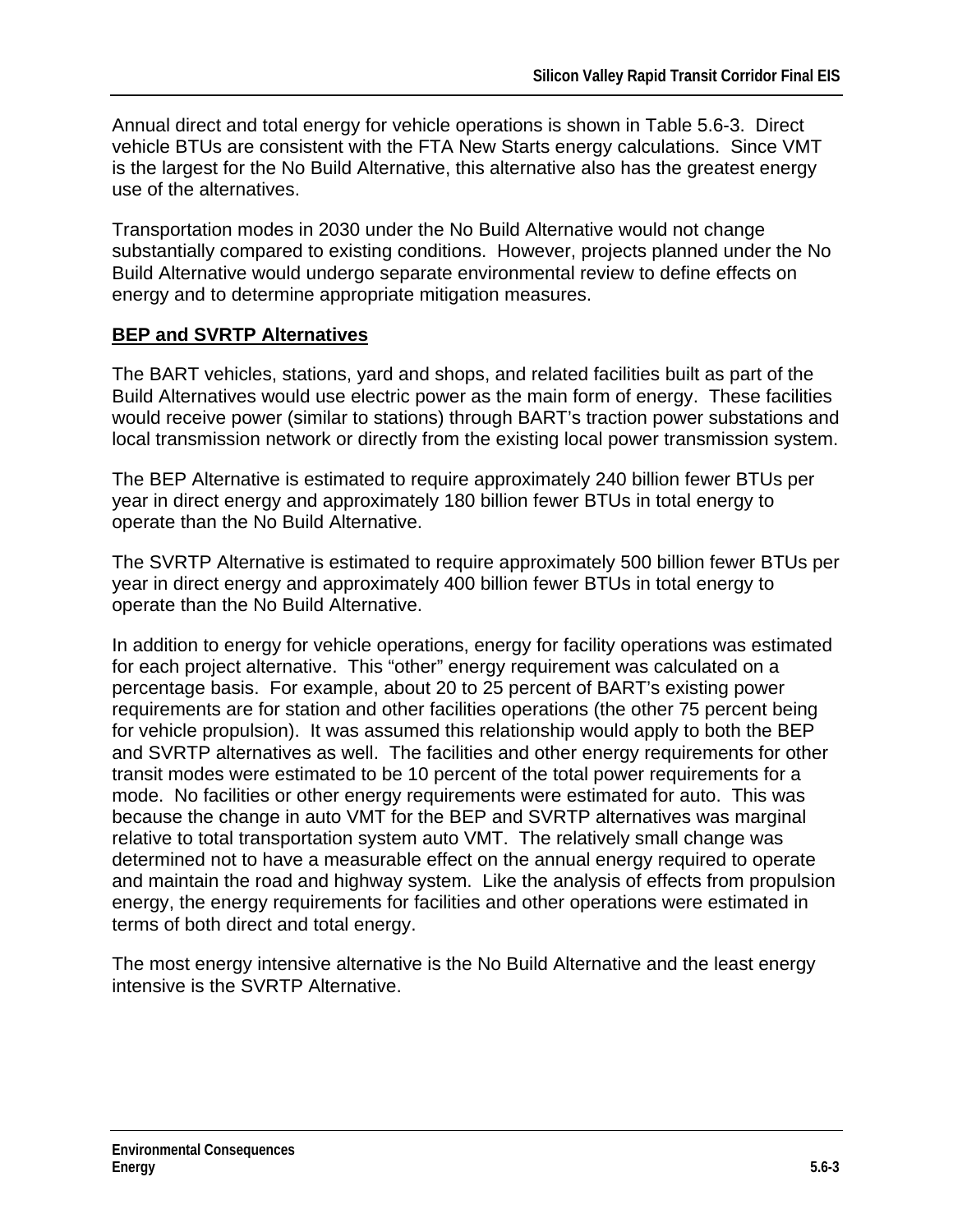| <b>No Build</b>          |                    |                   | <b>BEP Alternative</b> | <b>SVRTP Alternative</b> |                    |             |
|--------------------------|--------------------|-------------------|------------------------|--------------------------|--------------------|-------------|
| <b>Mode</b>              | <b>Direct BTUs</b> | <b>Total BTUs</b> | <b>Direct BTUs</b>     | <b>Total BTUs</b>        | <b>Direct BTUs</b> | Total BTUs  |
| <b>Bus</b>               | 448,375            | 515,631           | 518,500                | 596,275                  | 495,125            | 569,394     |
| <b>LRT</b>               | 168,408            | 394,400           | 168,408                | 394,400                  | 168,408            | 394,400     |
| <b>BART</b>              | 1,388,262          | 3,251,200         | 1,490,742              | 3,491,200                | 1,557,696          | 3,648,000   |
| Subtotal                 | 2,005,046          | 4,161,231         | 2,177,651              | 4,481,875                | 2,214,854          | 4,611,794   |
| <b>Auto/Truck</b>        | 293,359,296        | 352,031,155       | 292,944,192            | 351,533,030              | 292,648,320        | 351,177,984 |
| <b>Total</b>             | 295,364,342        | 356,192,386       | 295,121,843            | 356,014,905              | 294,863,174        | 355,789,778 |
| Difference from No Build | 0.00               | 0.00              | $-242,499$             | $-177,481$               | $-501,167$         | $-402,609$  |
| <b>Percent Change</b>    | 0.00%              | 0.00%             | -0.08%                 | $-0.05\%$                | $-0.17\%$          | $-0.11\%$   |

**Table 5.6-3: Annual Direct and Total Energy Use for Vehicle Operations by Mode and Alternative (2030)** 

Note: All numbers in millions of BTUs.

Source: Jones and Stokes, 2008.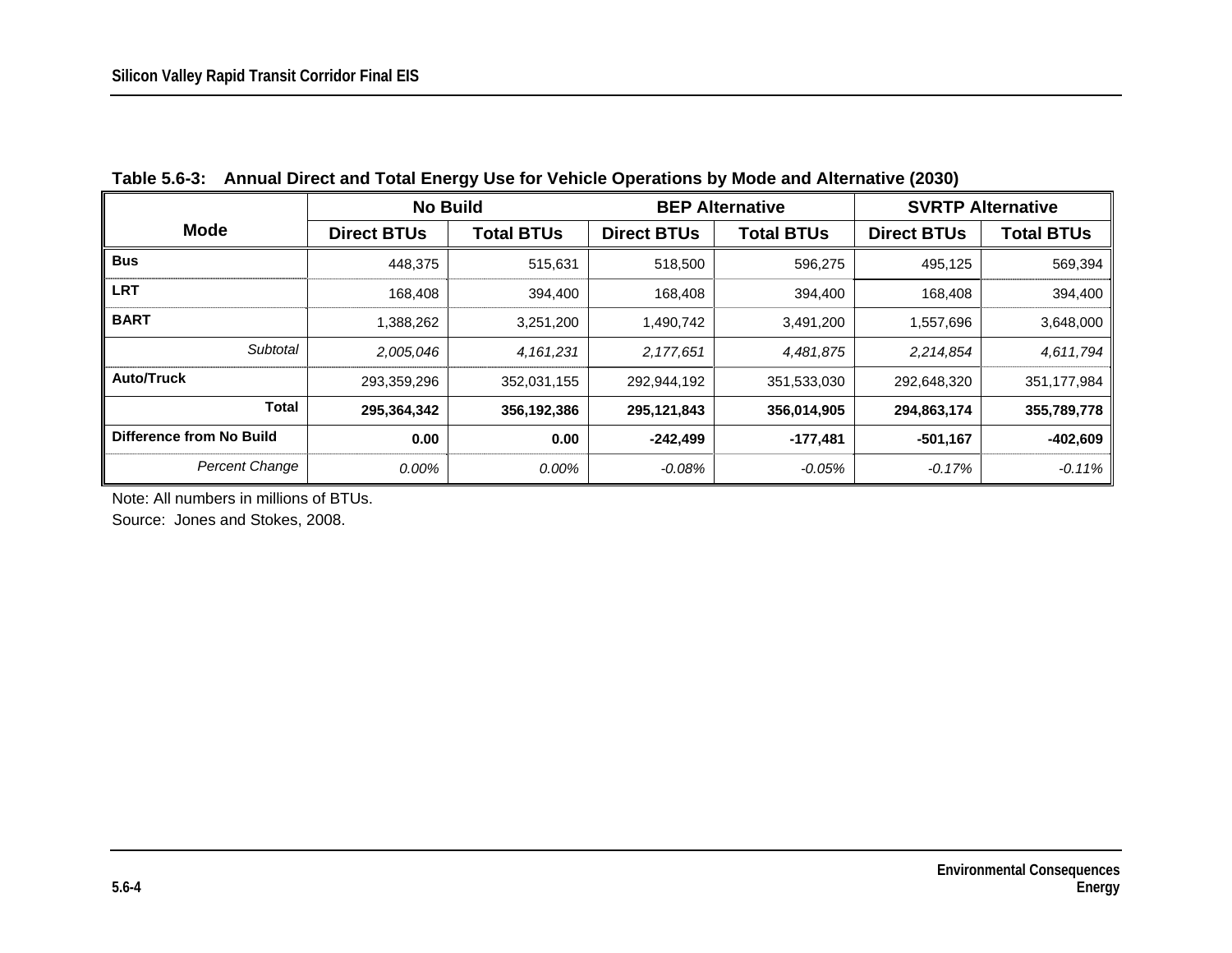## **Electricity Generation Capacity**

The BEP Alternative would use slightly less peak period energy since the number of trains would be less than for the SVRTP Alternative. The rate of electricity use by the SVRTP Alternative during peak-periods of electricity demand (3:00 to 7:00 PM) would be on the order of 11 MW. By comparison, this is a rate equivalent of approximately 11,000 homes. As a percentage of the furthest available projection of surplus, 11 MW is on the order of 0.2 percent of the 2008 surplus. In terms of the percentage of expected demand rates, 11 MW is on the order of 0.001 percent of the projected total 2030 California electricity demand. While the BEP and SVRTP alternatives would increase the peak demand on the power generation system, the effect would be limited due to surplus capacity and the relatively small percentage of that surplus represented by the additional load from the BEP and SVRTP alternatives.

## **Transmission Capacity**

The electricity transmission network in California is under increasing strain to meet the growing demand, especially during peak periods. Peak period demand can be significantly higher than off-peak demand. The retirement of aging power plants, the slow pace of new plant construction, the limitations of the transmission network to supply surplus electricity from other regions, and inadequate infrastructure for the delivery and storage of natural gas, which provides 40 percent of the fuel for California's power plants, may affect the ability of California's energy infrastructure to generate and deliver electricity during peak periods to where it is needed.

In general, the BEP and SVRTP alternatives will have a beneficial effect on overall energy use by reducing vehicle miles traveled and generating a relatively small increase in total electricity demand. However, information from the California Energy Commission suggests that any project that will increase the demand for electricity will have an effect on energy due to constrains on electricity supply, especially during peak periods. Since the BART Alternatives increase demand on the statewide electrical transmission grid, an adverse effect on energy would occur during peak hours. However, the BEP and SVRTP alternatives will be designed to incorporate energy efficiency features consistent with VTA's Sustainability Program, thereby reducing the long-term energy requirements and the operating costs.

Because the BEP and SVRTP alternatives are estimated to generate overall energy savings compared to the No Build Alternative, effects on energy use are not considered substantial and no energy mitigation measures are warranted. However, depending on how much the transmission system is improved prior to operation of the BEP and SVRTP alternatives, the increased demand to the electrical transmission grid could have a potential effect during peak period. Because no mitigation is available to reduce this effect to a negligible level, it is considered adverse.